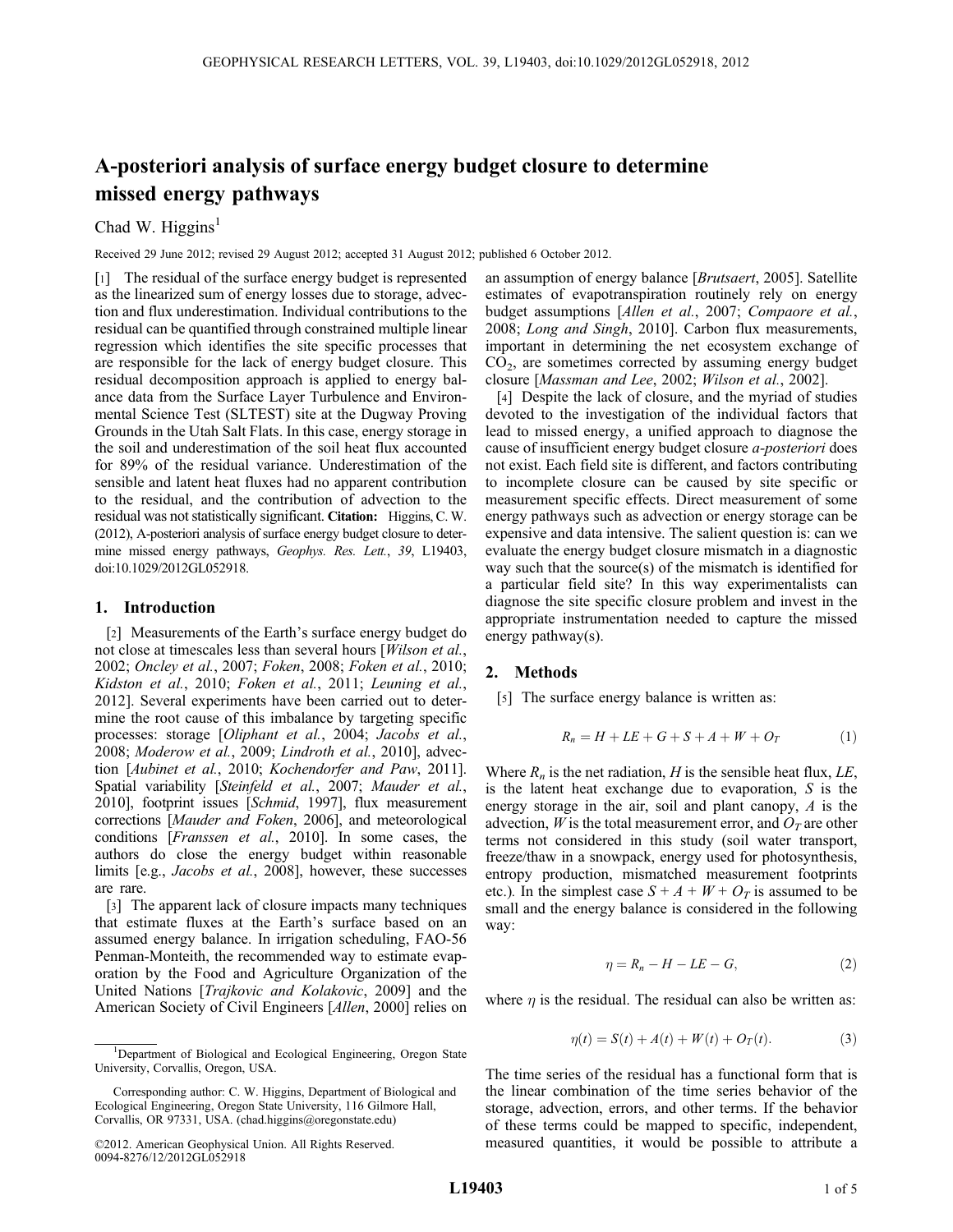:

fraction of the residual to each physical process. Proceeding term by term in equation (3):

$$
S(t) = \sum_{i=1:n} S_i(t) = S_{air}(t) + S_{soil}(t) + S_{canopy}(t)
$$
  
\n
$$
S(t) \approx C_{S,air} \frac{\partial T_a}{\partial t} + C_{S,soil} \frac{\partial T_s}{\partial t} + C_{S,leaf} \frac{\partial T_l}{\partial t} + C_{S,bark} \frac{\partial T_b}{\partial t} + C_{S,core} \frac{\partial T_c}{\partial t}
$$
\n(4)

The storage is equal to the total storage in the air, soil, and the plant canopy. These storages are proportional to the time derivative of the air temperature  $T_a$ , the skin temperature  $T_s$ , the leaf temperature  $T_l$ , the bark temperature  $T_b$ , and the core trunk temperature  $T_c$ .  $C_{S,air}$ ,  $C_{S,soil}$ ,  $C_{S,leaf}$ ,  $C_{S,bark}$ , and  $C_{S,core}$  are related to the density and heat capacity each component respectively, and are assumed to be constant over the time interval of analysis.

[6] Following *Leuning et al.* [2012] the advection of a scalar,  $\chi$ , can be estimated by

$$
A_{\chi} = \bar{\rho}c \int_{0}^{h} \bar{u} \frac{\partial \chi}{\partial x} dz \approx \bar{\rho}ch \frac{\bar{u}}{2} \frac{\Delta \chi}{\Delta x}
$$
 (5)

To precede, an approximation of the stream-wise scalar gradient is required. The scalar transport equation for neutral atmospheric stability conditions,

$$
\bar{u}\frac{\partial \chi}{\partial x} = \frac{\partial \overline{w' \chi'}}{\partial z},\tag{6}
$$

was solved for idealized surface conditions [Sutton, 1934], and for general surface conditions [Polyanin, 2002], thus the horizontal scalar gradient can be obtained under neutral conditions given a surface boundary condition. Coupled with the assumption of stationarity already invoked, it follows that each possible wind angle is associated with a unique, unknown surface condition which is in turn associated with a scalar gradient. In addition to wind direction, the advection likely has a strong dependence on atmospheric stability [*Aubinet et al.*, 2000] that was not considered in the above analysis. Modeling the stream wise scalar gradient as an unknown function of both wind direction and stability, and combining with equation (5) yields:

$$
A(t) \approx c_A \bar{u}(t) f(\theta, z/L). \tag{7}
$$

Where  $f(\theta, z/L)$  is an unknown function of wind direction,  $\theta$ , and atmospheric stability, z/L. Here, z is the measurement height and L is the Obukhov length. Since f is periodic in  $\theta$ (the upwind topography associated with  $\theta$  is the same upwind topography associated with  $\theta$  + 360°) the natural course of action is to approximate  $f$  with a truncated Fourier series.

$$
A(t) \approx a_0(z/L)\bar{u}(t) + a(z/L)_1\bar{u}(t)\sin(\theta(t)) + a_2(z/L)\bar{u}(t)\cos(\theta(t))
$$
\n(8)

Where  $a_0(z/L)$ ,  $a_1(z/L)$ , and  $a_2(z/L)$  are unknown Fourier coefficients that are functions of stability. Here only the first order terms of the series are used. Analysis of measurements taken above highly variable surfaces may require additional terms.

[7] Errors can be organized as systematic errors [Moncrieff] et al., 1996] caused by imperfect sensor alignment, flux underestimates caused by sensor separation [Kristensen et al., 1997], sampling issues [Lenschow et al., 1994; Lee et al., 2004; Kidston et al., 2010], and random error [Salesky et al., 2012]. Sampling issues and sensor separation issues can be analyzed with a transfer function approach [Lee et al., 2004] which allows the residual to be expressed as a fraction of the measured flux. Sensor alignment issues are expressed geometrically.

$$
W(t) \approx \left(\frac{1}{\cos\phi} - 1 + C_{H,sample}\right)H(t) + \left(\frac{1}{\cos\lambda} - 1 + C_{LE,sample}\right)
$$

$$
+ C_{separation}\left(Lt\right) + \left(\frac{1}{\cos\varsigma} - 1\right)G(t)
$$

$$
- \left(\frac{1}{\cos\psi} - 1\right)R_n(t) + W_{random} \tag{9}
$$

Where  $\phi$ ,  $\lambda$ ,  $\varsigma$ , and  $\psi$  are the angles of imperfect alignment between the fluxes and the instrumentation.  $C_{H, sample}$ ,  $C_{LE, sample}$ , and  $C_{separation}$  are the positive constants that link sampling and sensor separation issues to underestimation of fluxes, and  $W_{random}$  is the expected random error in the flux measurements, characterized by Salesky et al. [2012] and is expected to be  $\sim$ 10%. Combining equations (3), (4), (8), and (9), allowing for a constant offset, aggregating constants and neglecting the contribution of random noise and canopy storage yields:

$$
\eta(t) = C_{S,air} \frac{\partial T_a}{\partial t} + C_{S,soil} \frac{\partial T_s}{\partial t} + a_0(z/L)\bar{u}(t) + a_1(z/L)\bar{u}(t)\sin(\theta(t)) \n+ a_2(z/L)\bar{u}(t)\cos(\theta(t)) + C_H H(t) + C_{LE}LE(t) + C_G G(t) \n- C_{RR} R_n(t) + c_{offset},
$$
\n(10)

If a constant Bowen ratio is observed during the course of the experiment,  $H(t)$  and  $LE(t)$  are no longer linearly independent and  $C_HH(t) + C_{LE}LE(t)$  should be replaced by  $(C_H +$  $C_{LE}/\beta_0$ H(t) =  $C_{\beta}H(t)$ . The data are conditionally sampled based on stability regime, and the unknown coefficients in equation (10) are determined with constrained multiple linear regression ('lsqlin' function in Matlab™). The resulting contribution of each physical process to the residual is estimated for stable, unstable and near neutral atmospheric stability. Any variance in the residual not explained by equation (10) that is greater than the expected random error of measurement is attributed to  $O_T$ . Note that the fundamental assumption in the above analysis is that the coefficients in equation (10) do not change over the analysis timescale. For this reason, analysis of long time series is discouraged. The shortest time series that yields converged statistics in the regression should be used.

[8] To facilitate the linear regression, realistic limits are set on the values of the unknown coefficients in equation (10).  $C_{S,air}$  and  $C_{S,soil}$  are positive as they are related to the physical properties:  $\rho c_p$  where  $\rho$  is the density and  $c_p$  is the specific heat. Tilt errors, are constrained by setting a reasonable maximum sensor misalignment. Sampling errors are constrained by the methodology in Lee et al. [2004]. For advection, the methodology proposed in Kochendorfer and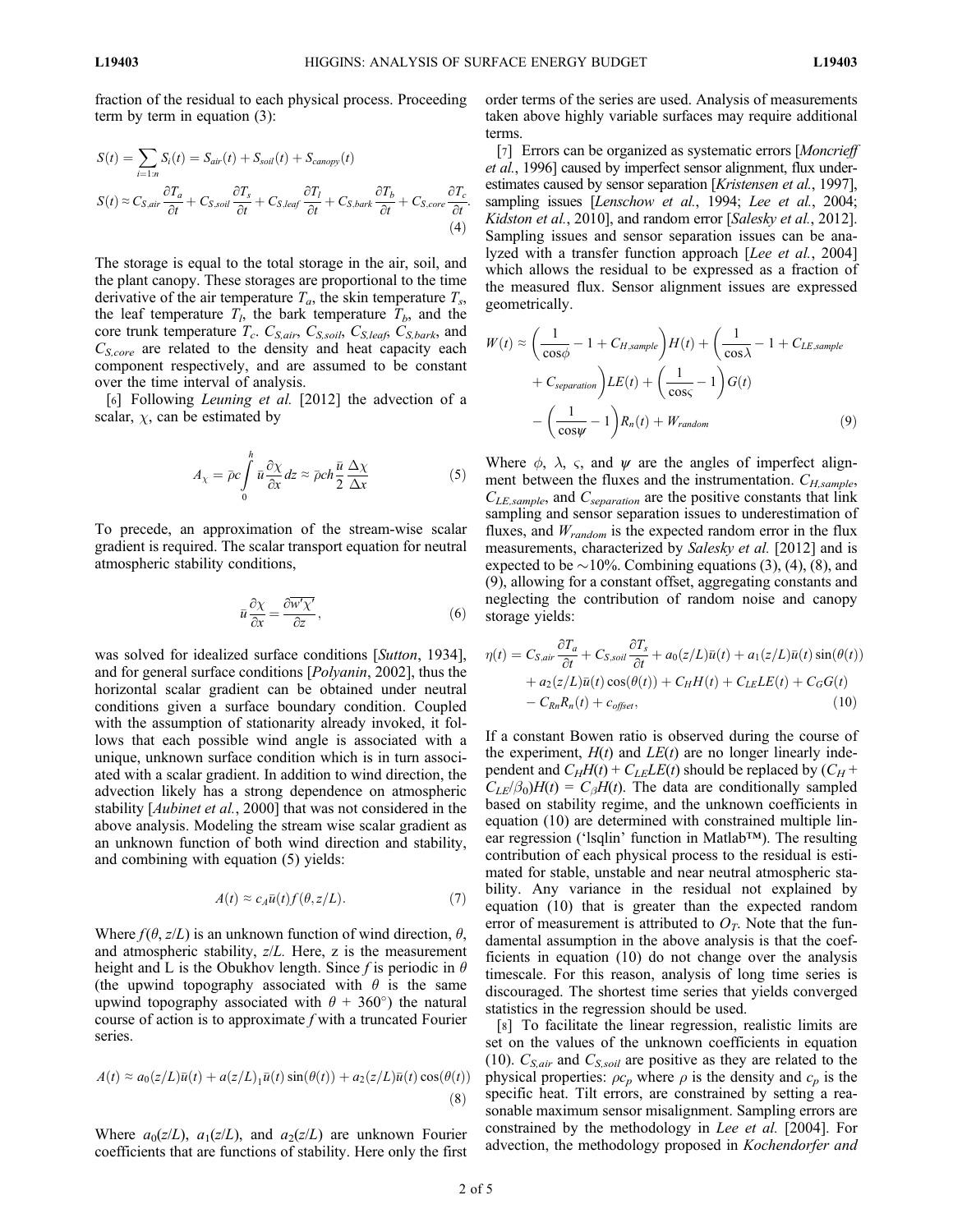

Figure 1. Time series of the surface energy budget terms measured at the SLTEST site in the Utah west desert. Sensible heat flux (dashed red line) and soil heat flux (dashed black line) account for the bulk of the measured energy fluxes. Latent heat flux (dotted black line) is small, as expected, in the desert environment. The residual,  $\eta$ , (blue line) is large, accounting for >25% of the net radiation.

Paw [2011] can be used. Care must be taken to ensure that spurious values of flux are not included in the regression as spurious values have a disproportionate effect on the results.

#### 3. Experiment Description

[9] A complete energy budget station was installed in the Utah Salt Flats at the Surface Layer Turbulence and Environmental Science Test (SLTEST) facility at the Unites States Army Dugway Proving Ground in the summer of 2002. A full description of the experimental setup can be found in Higgins et al. [2007, 2009]. Net radiation was measured with a Q7.1 net radiometer from Radiation Energy Systems. The ground heat flux was measured with an array of 4 HukseFlux T3 REBS soil heat flux plates. Sensible and latent heat fluxes were measured with a Campbell Scientific CSAT3 sonic anemometer and a Krypton fast response hygrometer. The three component velocity vector, temperature, and water vapor concentration were sampled at 10 Hz; the velocity vectors were expressed into flow coordinates

using the double rotation method; humidity data were corrected for  $O_2$  concentrations, and all fluctuating quantities were linearly de-trended before covariance calculations to reduce unrealistic correlations caused by non-stationarity in the signals. After quality control, 300 segments of data representing 6 days were available to use in the analysis. A time series of the measured energy budget terms is shown in Figure 1. Stability Classifications of  $z/L > 0.05$  for stable conditions,  $z/L < -0.05$  for unstable conditions, and  $|z/L| <$ 0.05 for near neutral conditions were used. Due to the low amount of data points ( $\sim$ 10 segments) associated with near neutral conditions, the analysis was only performed on the stable and unstable segments. The bulk of the available energy is transported through the sensible heat flux and the soil heat flux. Note that even in this idealized situation, the energy budget is not closed with an average residual of  $\sim$ 25%.

### 4. Results and Discussion

[10] The residual (shown in Figure 1) was decomposed into components corresponding to storage, advection, and



Figure 2. Results of the constrained linear regression to determine the missing energy pathways in the surface energy budget. Energy storage in the soil (red line) accounts for 59% of the variance of the residual. Underestimation of the soil heat flux (black dashed line) accounts for 30% of the variance on the residual. Advection (magenta line) accounts for 1% of the variance in the residual and is not statistically significant. Note that Storage in the air column, underestimation of the sensible heat flux and underestimation of the latent heat flux do not contribute to the residual.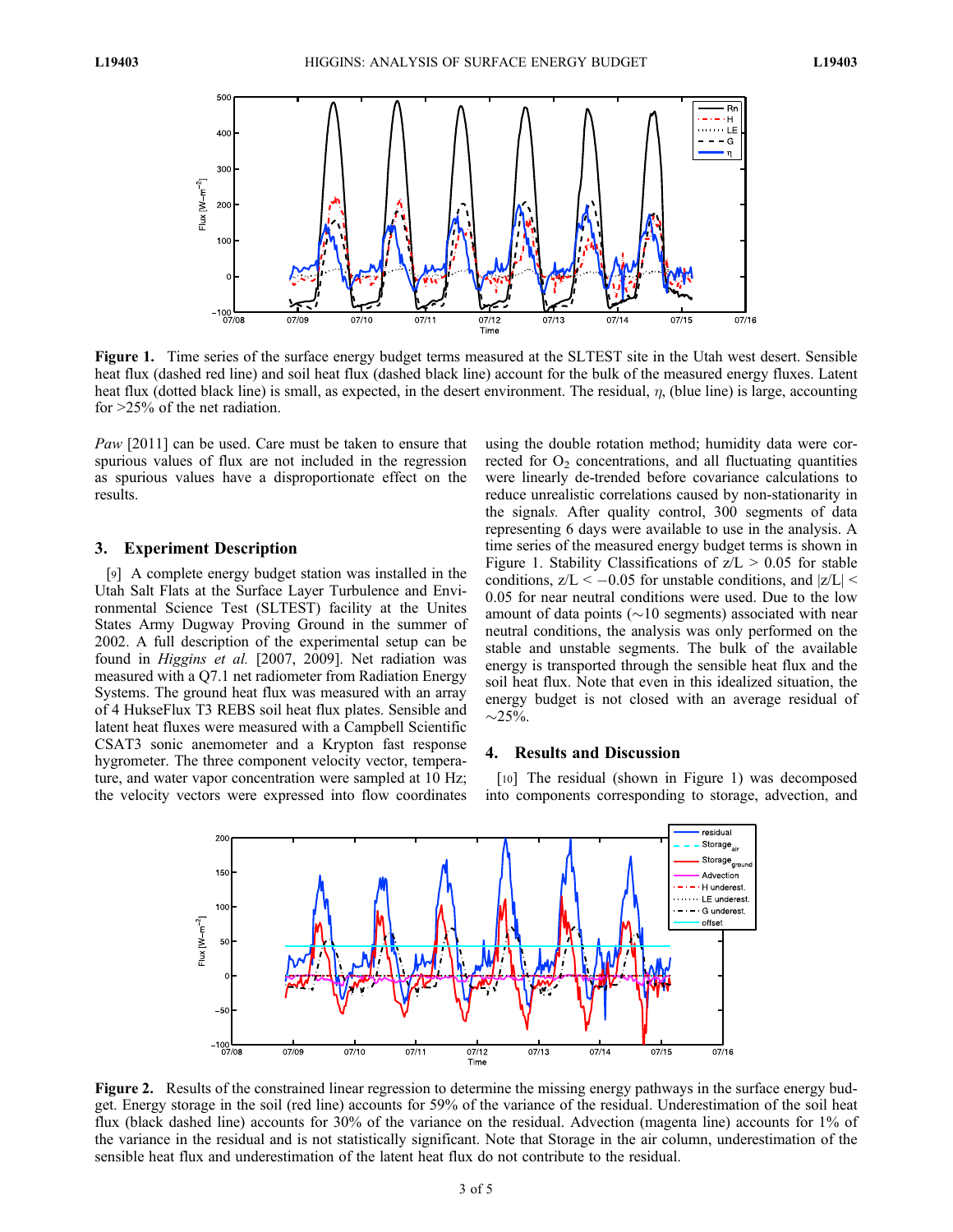

Figure 3. Comparison of the measured residual (blue line) to the sum of the energy storage in the ground the underestimation of the soil heat flux, and the offset determined from the residual decomposition (black line). The heat storage in the ground and the underestimation of the soil heat flux account for 89% of the variance in the residual. The RMS error between the measured residual and sum of the relevant terms from the residual decomposition is 19 W-m<sup>-2</sup>.

flux underestimation using the *a-posteriori* analysis outlined above (results shown in Figure 2). After the analysis, each coefficient is analyzed for statistical significance at a 99% confidence. Fifty nine percent of the residual's variance can be attributed to energy storage in the soil layer, thirty percent is attributed to underestimates of the soil heat flux, and one percent is attributed to advection (not statistically significant).

[11] None of the residual is attributed to air column storage or underestimation of the sensible or latent heat flux measured by eddy covariance  $C_{S,air} = C_{LE} = C_H = 0$ . From this analysis we can conclude 1) the energy storage in the soil and underestimation of the soil heat flux are responsible for the lack of energy budget closure at the SLTEST experiment site, and 2) fluxes measured with the eddy covariance technique were not underestimated. Advection did have a strong dependence on atmospheric stability. The coefficients in equation (10) differed by more than a factor of 2 across atmospheric stability classifications. Finally, a constant offset of  $50 \text{ W-m}^{-2}$  was observed across the entire data set. The mechanism responsible for a constant offset is unclear, and could potentially be attributed to the outdated radiation measurements, but the contribution to the residual and ultimate closure of the surface energy budget is significant. A direct comparison between the measured residual and the sum of ground storage, ground heat flux underestimate and the offset is shown in Figure 3. The RMS error between the linear form and the measured residual is 19 W-m<sup>-2</sup>, well within the combined error limits of the sum of the measurements.

[12] The purpose of an *a posteriori* energy budget analysis is to identify weaknesses in experimental design that can be corrected in future experiments. For the example presented, the experimental design should be adapted to resolve the soil heat flux and the energy storage in the soil layer above the soil heat flux plate with greater accuracy. The logical course of action is to implement a soil temperature profiling strategy to explicitly measure the heat storage term and to resolve the thermal gradients that give rise to the soil heat flux. Furthermore, the observed constant offset is indicative of a biased energy measurement, likely due to the outdated and inaccurate Q7.1 radiation sensor. Future experiments should include a more precise instrument for net radiation.

[13] The purpose of this technique is not to force a closure of the energy budget. To do so would be reckless. Rather, the analysis presented provides clues into the physical processes that should be monitored in more detail at a specific experimental location. Only 5–7 days of data are needed for the analysis; therefore the analysis can be performed during an experiment, and the setup modified in an iterative fashion until a satisfactory energy budget closure is attained.

#### 5. Conclusions

[14] A new method to analyze Earth surface energy budgets a-posteriori has been presented. The method was applied to energy flux measurements taken at the SLTEST site in the Utah Salt Flats. At this field site, 59% of the residual variance can be attributed to energy storage in the soil, and 30% can be attributed to underestimates of the soil heat flux. Underestimation of the fluxes measured with eddy correlation did not contribute the residual. The proposed method provides a framework which can be used to reanalyze energy budget data, and provides a methodology to interpret lack of closure. It is clear that the advection term is the most difficult to characterize. In particular, its effect was expected to be minimal given the homogeneous topography of the SLTEST site. Future work to further characterize the expected functional behavior of the advection term should be performed over variable surfaces. Although the method should not be used to force the energy budget to close, it does provide valuable clues that point to the physical processes that lead to imbalance in the surface energy budget, and therefore has the potential to aid future studies by identifying site specific issues associated with surface energy budget closure.

<sup>[15]</sup> Acknowledgments. I gratefully acknowledge Richard Cuenca for his helpful comments, and the field support and cooperation from the US Army at the Dugway Proving Ground that made the field measurements possible.

<sup>[16]</sup> The Editor thanks the anonymous reviewers for assisting in the evaluation of this paper.